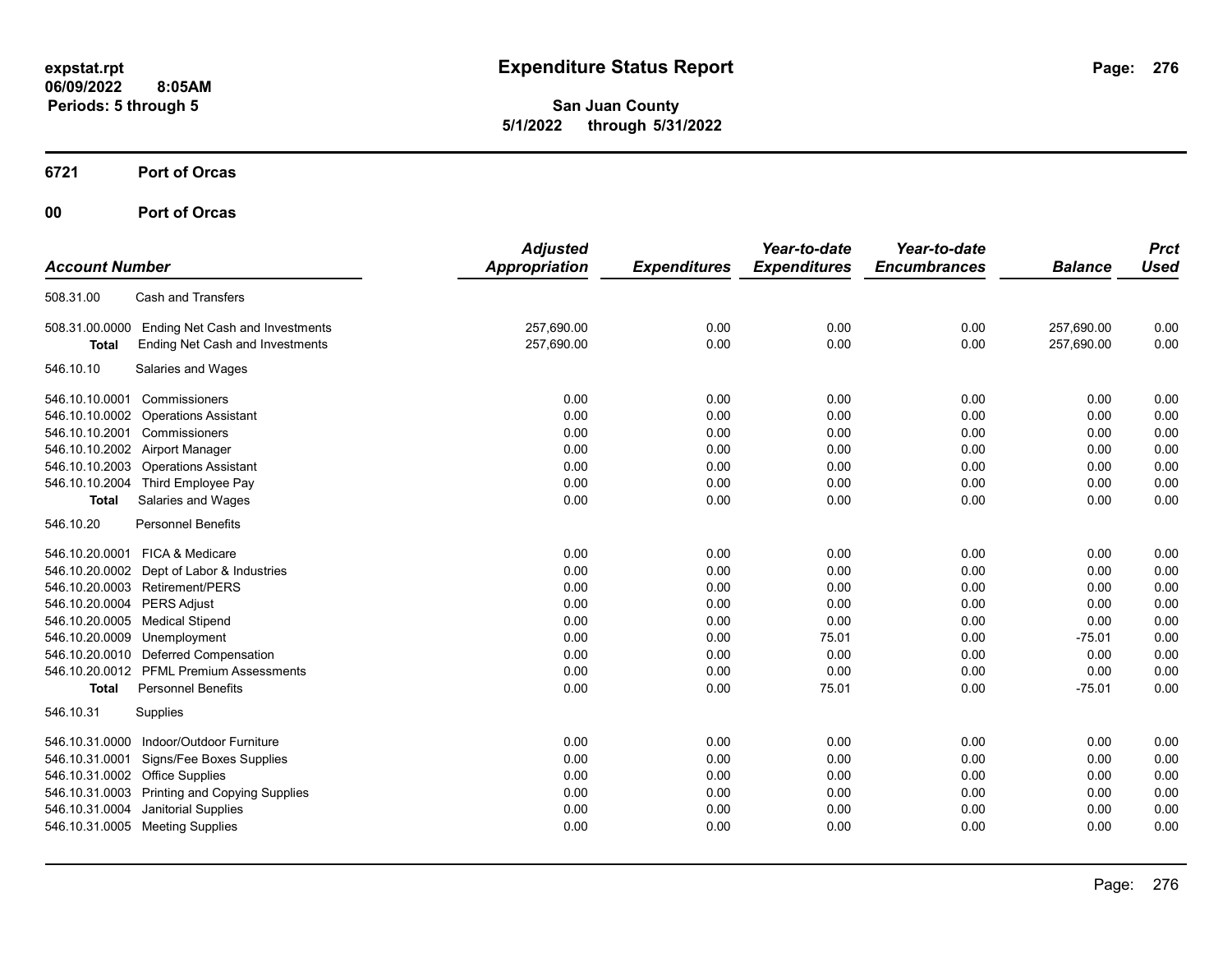### **6721 Port of Orcas**

| <b>Account Number</b>        |                                                  | <b>Adjusted</b><br><b>Appropriation</b> | <b>Expenditures</b> | Year-to-date<br><b>Expenditures</b> | Year-to-date<br><b>Encumbrances</b> | <b>Balance</b> | <b>Prct</b><br><b>Used</b> |
|------------------------------|--------------------------------------------------|-----------------------------------------|---------------------|-------------------------------------|-------------------------------------|----------------|----------------------------|
| Total                        | Supplies                                         | 0.00                                    | 0.00                | 0.00                                | 0.00                                | 0.00           | 0.00                       |
| 546.10.32                    | Fuel consumed                                    |                                         |                     |                                     |                                     |                |                            |
|                              | 546.10.32.0001 Fuel/Petrol Products              | 0.00                                    | 0.00                | 0.00                                | 0.00                                | 0.00           | 0.00                       |
| 546.10.32.0002               | <b>Aviation Fuel</b>                             | 0.00                                    | 0.00                | 0.00                                | 0.00                                | 0.00           | 0.00                       |
| <b>Total</b>                 | Fuel consumed                                    | 0.00                                    | 0.00                | 0.00                                | 0.00                                | 0.00           | 0.00                       |
| 546.10.41                    | <b>Professional Services</b>                     |                                         |                     |                                     |                                     |                |                            |
|                              | 546.10.41.0000 Staff Recruiting/Advertising      | 0.00                                    | 0.00                | 0.00                                | 0.00                                | 0.00           | 0.00                       |
| 546.10.41.0001 SJC Auditor   |                                                  | 0.00                                    | 0.00                | 0.00                                | 0.00                                | 0.00           | 0.00                       |
| 546.10.41.0002 State Auditor |                                                  | 0.00                                    | 0.00                | 0.00                                | 0.00                                | 0.00           | 0.00                       |
| 546.10.41.0003 Security      |                                                  | 0.00                                    | 0.00                | 0.00                                | 0.00                                | 0.00           | 0.00                       |
|                              | 546.10.41.0004 Website Development & Maintenance | 0.00                                    | 0.00                | 0.00                                | 0.00                                | 0.00           | 0.00                       |
|                              | 546.10.41.0005 Legal Services                    | 0.00                                    | 0.00                | 0.00                                | 0.00                                | 0.00           | 0.00                       |
| 546.10.41.0006 Consultant    |                                                  | 0.00                                    | 0.00                | 0.00                                | 0.00                                | 0.00           | 0.00                       |
|                              | 546.10.41.0007 Wildlife Control                  | 0.00                                    | 0.00                | 0.00                                | 0.00                                | 0.00           | 0.00                       |
|                              | 546.10.41.0008 Promotional Hosting               | 0.00                                    | 0.00                | 0.00                                | 0.00                                | 0.00           | 0.00                       |
|                              | 546.10.41.0009 Economic Development Programs     | 0.00                                    | 0.00                | 0.00                                | 0.00                                | 0.00           | 0.00                       |
| 546.10.41.0044 Advertising   |                                                  | 0.00                                    | 0.00                | 0.00                                | 0.00                                | 0.00           | 0.00                       |
| <b>Total</b>                 | <b>Professional Services</b>                     | 0.00                                    | 0.00                | 0.00                                | 0.00                                | 0.00           | 0.00                       |
| 546.10.42                    | Communication                                    |                                         |                     |                                     |                                     |                |                            |
| 546.10.42.0010 Postage       |                                                  | 0.00                                    | 0.00                | 0.00                                | 0.00                                | 0.00           | 0.00                       |
| 546.10.42.0020               | Telephone                                        | 0.00                                    | 0.00                | 0.00                                | 0.00                                | 0.00           | 0.00                       |
| 546.10.42.0030               | Internet                                         | 0.00                                    | 0.00                | 0.00                                | 0.00                                | 0.00           | 0.00                       |
| <b>Total</b>                 | Communication                                    | 0.00                                    | 0.00                | 0.00                                | 0.00                                | 0.00           | 0.00                       |
| 546.10.44                    | Taxes and Operating Assessments                  |                                         |                     |                                     |                                     |                |                            |
| 546.10.44.0001               | <b>Storm Water Utility Tax</b>                   | 0.00                                    | 0.00                | 0.00                                | 0.00                                | 0.00           | 0.00                       |
| <b>Total</b>                 | Taxes and Operating Assessments                  | 0.00                                    | 0.00                | 0.00                                | 0.00                                | 0.00           | 0.00                       |
| 546.10.45                    | <b>Operating Rentals and Leases</b>              |                                         |                     |                                     |                                     |                |                            |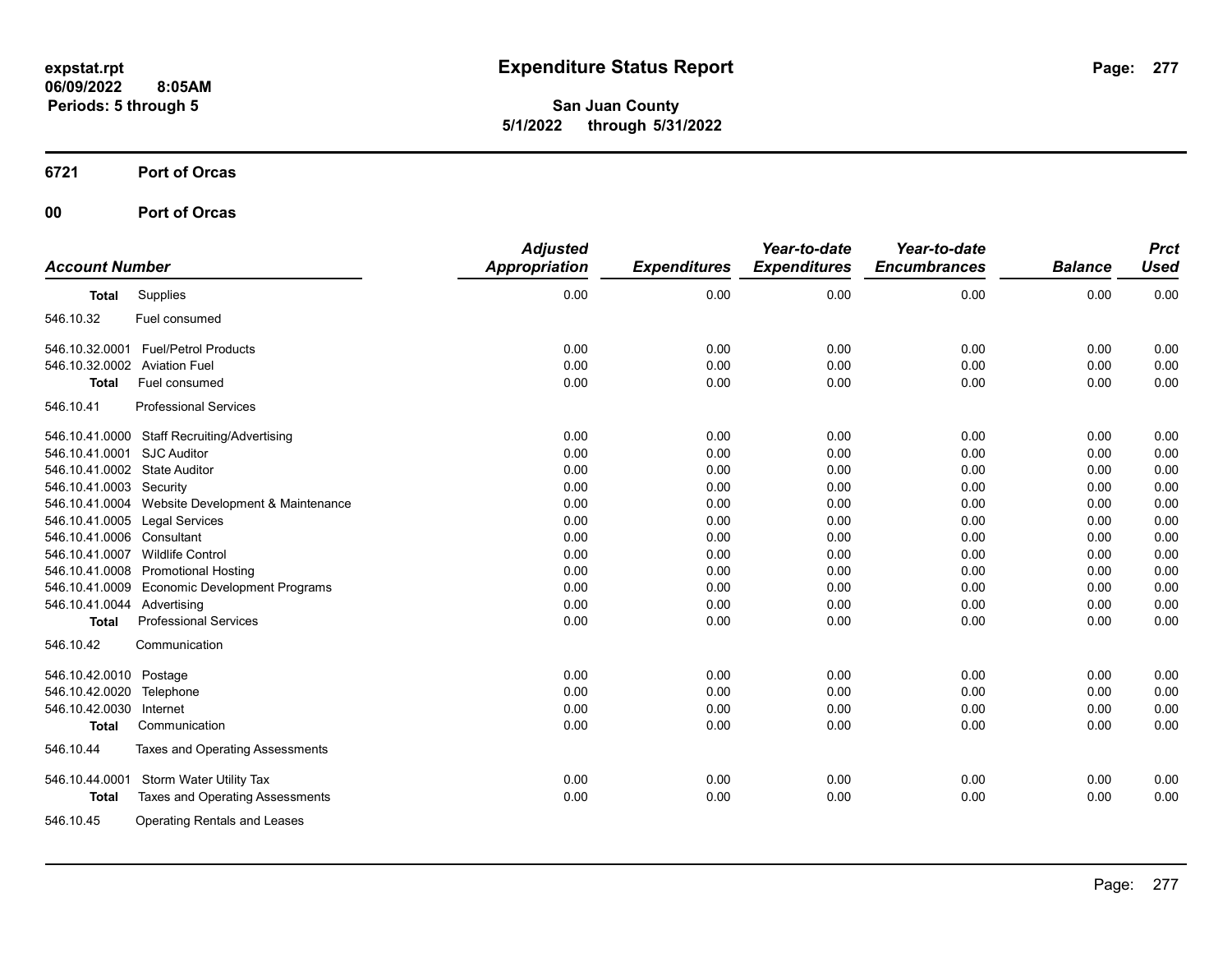### **6721 Port of Orcas**

| <b>Account Number</b>      |                                                    | <b>Adjusted</b><br>Appropriation | <b>Expenditures</b> | Year-to-date<br><b>Expenditures</b> | Year-to-date<br><b>Encumbrances</b> | <b>Balance</b> | <b>Prct</b><br>Used |
|----------------------------|----------------------------------------------------|----------------------------------|---------------------|-------------------------------------|-------------------------------------|----------------|---------------------|
| 546.10.45.0001             | <b>Vending Machine Rental</b>                      | 0.00                             | 0.00                | 0.00                                | 0.00                                | 0.00           | 0.00                |
| <b>Total</b>               | <b>Operating Rentals and Leases</b>                | 0.00                             | 0.00                | 0.00                                | 0.00                                | 0.00           | 0.00                |
| 546.10.46                  | Insurance Premiums and Recoveries                  |                                  |                     |                                     |                                     |                |                     |
|                            | 546.10.46.0003 Bonding/Fire/Liability Insurance    | 0.00                             | 0.00                | 0.00                                | 0.00                                | 0.00           | 0.00                |
| <b>Total</b>               | Insurance Premiums and Recoveries                  | 0.00                             | 0.00                | 0.00                                | 0.00                                | 0.00           | 0.00                |
| 546.10.47                  | <b>Utility Services</b>                            |                                  |                     |                                     |                                     |                |                     |
| 546.10.47.0001 Water       |                                                    | 0.00                             | 0.00                | 0.00                                | 0.00                                | 0.00           | 0.00                |
| 546.10.47.0002 Electricity |                                                    | 0.00                             | 0.00                | 0.00                                | 0.00                                | 0.00           | 0.00                |
| 546.10.47.0003 Sewer       |                                                    | 0.00                             | 0.00                | 0.00                                | 0.00                                | 0.00           | 0.00                |
| 546.10.47.0004 Refuse      |                                                    | 0.00                             | 0.00                | 0.00                                | 0.00                                | 0.00           | 0.00                |
| 546.10.47.0005 Sani-Cans   |                                                    | 0.00                             | 0.00                | 0.00                                | 0.00                                | 0.00           | 0.00                |
| <b>Total</b>               | <b>Utility Services</b>                            | 0.00                             | 0.00                | 0.00                                | 0.00                                | 0.00           | 0.00                |
| 546.10.49                  | Miscellaneous                                      |                                  |                     |                                     |                                     |                |                     |
| 546.10.49.0000             | Miscellaneous                                      | 0.00                             | 0.00                | 0.00                                | 0.00                                | 0.00           | 0.00                |
| 546.10.49.0085             | <b>NSF Check Fees</b>                              | 0.00                             | 0.00                | 0.00                                | 0.00                                | 0.00           | 0.00                |
| <b>Total</b>               | Miscellaneous                                      | 0.00                             | 0.00                | 0.00                                | 0.00                                | 0.00           | 0.00                |
| <b>Total</b>               | <b>Airport Administration</b>                      | 0.00                             | 0.00                | 75.01                               | 0.00                                | $-75.01$       | 0.00                |
| 546.20.31                  | Supplies                                           |                                  |                     |                                     |                                     |                |                     |
|                            | 546.20.31.0006 Field Electrical Supplies           | 0.00                             | 0.00                | 0.00                                | 0.00                                | 0.00           | 0.00                |
| 546.20.31.0007             | Vehicle Maintenance Supplies                       | 0.00                             | 0.00                | 0.00                                | 0.00                                | 0.00           | 0.00                |
|                            | 546.20.31.0008 Runway/TW/Ramp Maintenance Supplies | 0.00                             | 0.00                | 0.00                                | 0.00                                | 0.00           | 0.00                |
|                            | 546.20.31.0009 Building Maintenance Supplies       | 0.00                             | 0.00                | 0.00                                | 0.00                                | 0.00           | 0.00                |
|                            | 546.20.31.0010 Road Maintenance Supplies           | 0.00                             | 0.00                | 0.00                                | 0.00                                | 0.00           | 0.00                |
| 546.20.31.0011             | <b>Fence Maintenance Supplies</b>                  | 0.00                             | 0.00                | 0.00                                | 0.00                                | 0.00           | 0.00                |
| <b>Total</b>               | Supplies                                           | 0.00                             | 0.00                | 0.00                                | 0.00                                | 0.00           | 0.00                |
| 546.20.35                  | Small Tools and Minor Equipment                    |                                  |                     |                                     |                                     |                |                     |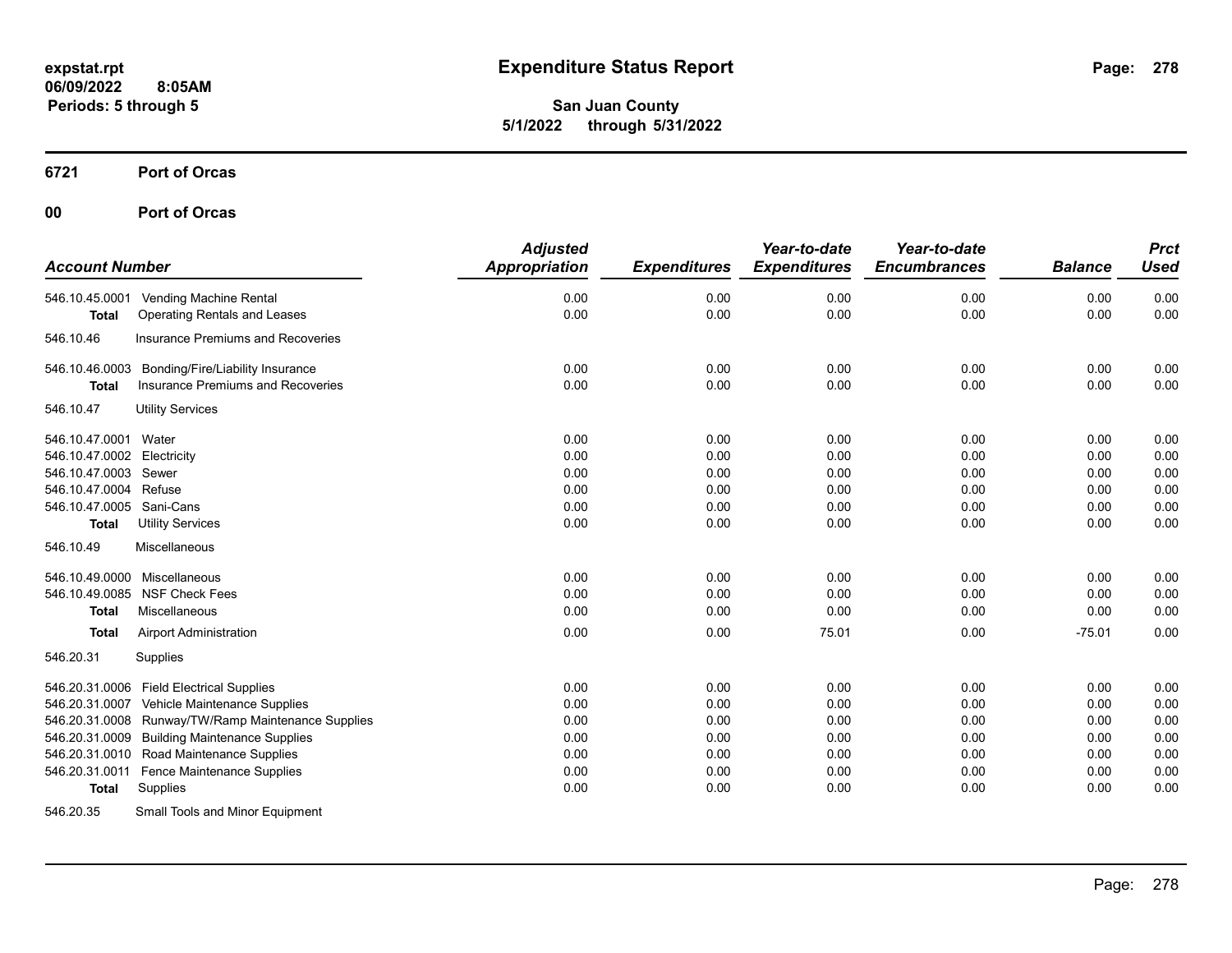### **6721 Port of Orcas**

| <b>Account Number</b>                                              |                                                                                                      | <b>Adjusted</b><br><b>Appropriation</b> | <b>Expenditures</b>          | Year-to-date<br><b>Expenditures</b> | Year-to-date<br><b>Encumbrances</b> | <b>Balance</b>               | <b>Prct</b><br><b>Used</b>   |
|--------------------------------------------------------------------|------------------------------------------------------------------------------------------------------|-----------------------------------------|------------------------------|-------------------------------------|-------------------------------------|------------------------------|------------------------------|
| 546.20.35.0001<br><b>Total</b>                                     | Small Tools & Equipment<br>Small Tools and Minor Equipment                                           | 0.00<br>0.00                            | 0.00<br>0.00                 | 0.00<br>0.00                        | 0.00<br>0.00                        | 0.00<br>0.00                 | 0.00<br>0.00                 |
| 546.20.41                                                          | <b>Professional Services</b>                                                                         |                                         |                              |                                     |                                     |                              |                              |
| 546.20.41.0001<br><b>Total</b>                                     | Janitor<br>546.20.41.0002 AWOS M & O Service<br><b>Professional Services</b>                         | 0.00<br>0.00<br>0.00                    | 0.00<br>0.00<br>0.00         | 0.00<br>0.00<br>0.00                | 0.00<br>0.00<br>0.00                | 0.00<br>0.00<br>0.00         | 0.00<br>0.00<br>0.00         |
| 546.20.48                                                          | Repairs and Maintenance                                                                              |                                         |                              |                                     |                                     |                              |                              |
| 546.20.48.0006<br>546.20.48.0007<br>546.20.48.0008<br><b>Total</b> | Landscaping<br>Mowing & Snow<br>Ditch/Tree Clearing<br>Airport Maintenance                           | 0.00<br>0.00<br>0.00<br>0.00            | 0.00<br>0.00<br>0.00<br>0.00 | 0.00<br>0.00<br>0.00<br>0.00        | 0.00<br>0.00<br>0.00<br>0.00        | 0.00<br>0.00<br>0.00<br>0.00 | 0.00<br>0.00<br>0.00<br>0.00 |
| 546.30.34                                                          | *** Title Not Found ***                                                                              |                                         |                              |                                     |                                     |                              |                              |
| 546.30.34.0001<br>546.30.34.0002<br><b>Total</b><br>546.30.41      | Pop for Resale<br>Airplane Oil for Resale<br>*** Title Not Found ***<br><b>Professional Services</b> | 0.00<br>0.00<br>0.00                    | 0.00<br>0.00<br>0.00         | 0.00<br>0.00<br>0.00                | 0.00<br>0.00<br>0.00                | 0.00<br>0.00<br>0.00         | 0.00<br>0.00<br>0.00         |
| 546.30.41.0149<br><b>Total</b><br>546.30.43                        | <b>Election Services</b><br><b>Professional Services</b><br>Travel                                   | 0.00<br>0.00                            | 0.00<br>0.00                 | 0.00<br>0.00                        | 0.00<br>0.00                        | 0.00<br>0.00                 | 0.00<br>0.00                 |
| 546.30.43.0001<br><b>Total</b>                                     | Travel<br>Travel                                                                                     | 0.00<br>0.00                            | 0.00<br>0.00                 | 0.00<br>0.00                        | 0.00<br>0.00                        | 0.00<br>0.00                 | 0.00<br>0.00                 |
| 546.30.44                                                          | <b>Taxes and Operating Assessments</b>                                                               |                                         |                              |                                     |                                     |                              |                              |
| 546.30.44.0002<br><b>Total</b><br>546.30.49                        | <b>Business &amp; Occupation Taxes</b><br>Taxes and Operating Assessments<br>Miscellaneous           | 0.00<br>0.00                            | 0.00<br>0.00                 | 0.00<br>0.00                        | 0.00<br>0.00                        | 0.00<br>0.00                 | 0.00<br>0.00                 |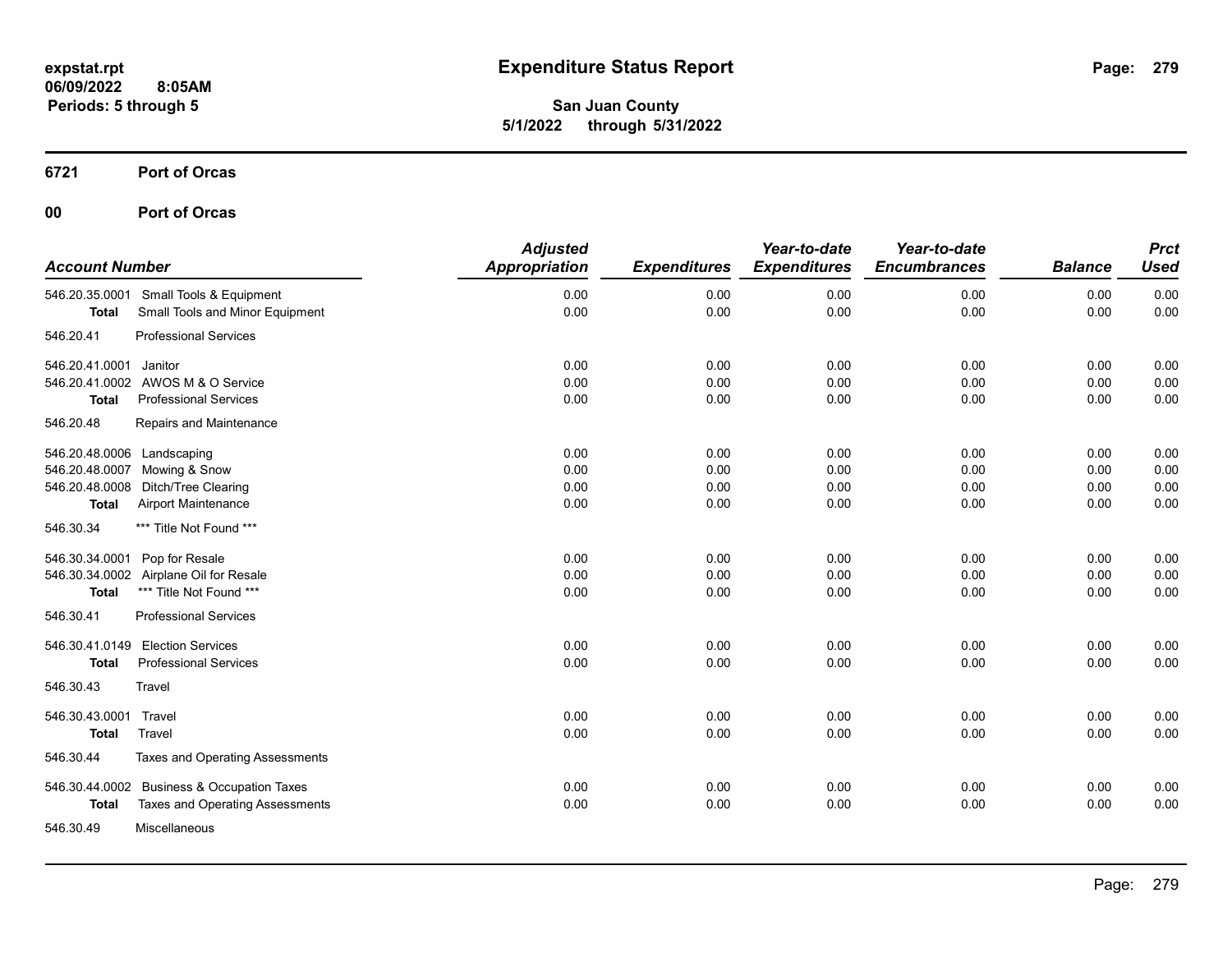### **6721 Port of Orcas**

| <b>Account Number</b>      |                                                       | <b>Adjusted</b><br><b>Appropriation</b> | <b>Expenditures</b> | Year-to-date<br><b>Expenditures</b> | Year-to-date<br><b>Encumbrances</b> | <b>Balance</b> | <b>Prct</b><br><b>Used</b> |
|----------------------------|-------------------------------------------------------|-----------------------------------------|---------------------|-------------------------------------|-------------------------------------|----------------|----------------------------|
|                            | 546.30.49.0001 Contingency Reserve                    | 0.00                                    | 0.00                | 0.00                                | 0.00                                | 0.00           | 0.00                       |
| 546.30.49.0010 Memberships |                                                       | 0.00                                    | 0.00                | 0.00                                | 0.00                                | 0.00           | 0.00                       |
|                            | 546.30.49.0030 Continued Education Workshops          | 0.00                                    | 0.00                | 0.00                                | 0.00                                | 0.00           | 0.00                       |
|                            | 546.30.49.0090 Srvc Fees, Finance Chgs, Lics, Permits | 0.00                                    | 0.00                | 0.00                                | 0.00                                | 0.00           | 0.00                       |
| <b>Total</b>               | <b>Airport Other</b>                                  | 0.00                                    | 0.00                | 0.00                                | 0.00                                | 0.00           | 0.00                       |
| <b>Total</b>               | Airports, Port and Terminal Facilities                | 0.00                                    | 0.00                | 75.01                               | 0.00                                | $-75.01$       | 0.00                       |
| 581.10.79                  | Other Debt                                            |                                         |                     |                                     |                                     |                |                            |
| 581.10.79.6501             | Interfund Loan to OIRP                                | 0.00                                    | 0.00                | 0.00                                | 0.00                                | 0.00           | 0.00                       |
| <b>Total</b>               | Interfund Loan Disbursements                          | 0.00                                    | 0.00                | 0.00                                | 0.00                                | 0.00           | 0.00                       |
| 589.30.00                  | Cash and Transfers                                    |                                         |                     |                                     |                                     |                |                            |
| 589.30.00.0000             | Leasehold Tax Remitted to State                       | 0.00                                    | 0.00                | 0.00                                | 0.00                                | 0.00           | 0.00                       |
| 589.30.00.0001             | <b>Sales Tax Remittances</b>                          | 0.00                                    | 0.00                | 0.00                                | 0.00                                | 0.00           | 0.00                       |
| <b>Total</b>               | <b>Other Nonexpenditures</b>                          | 0.00                                    | 0.00                | 0.00                                | 0.00                                | 0.00           | 0.00                       |
| 592.14.89                  | Other Interest and Debt Service Costs                 |                                         |                     |                                     |                                     |                |                            |
| 592.14.89.0000             | Statutory Interest (Tax Refund)                       | 0.00                                    | 0.00                | 0.00                                | 0.00                                | 0.00           | 0.00                       |
| <b>Total</b>               | Interest & Other Debt Service Costs                   | 0.00                                    | 0.00                | 0.00                                | 0.00                                | 0.00           | 0.00                       |
| 594.46.62                  | <b>Buildings and Structures</b>                       |                                         |                     |                                     |                                     |                |                            |
|                            | 594.46.62.0012 Buildings & Other Improvements         | 0.00                                    | 0.00                | 0.00                                | 0.00                                | 0.00           | 0.00                       |
| <b>Total</b>               | <b>Buildings and Structures</b>                       | 0.00                                    | 0.00                | 0.00                                | 0.00                                | 0.00           | 0.00                       |
| <b>Total</b>               | <b>Capital Expenditures</b>                           | 0.00                                    | 0.00                | 0.00                                | 0.00                                | 0.00           | 0.00                       |
| 597.46.00                  | <b>Cash and Transfers</b>                             |                                         |                     |                                     |                                     |                |                            |
| 597.46.00.0001             | Transfers-out - DO NOT USE                            | 0.00                                    | 0.00                | 0.00                                | 0.00                                | 0.00           | 0.00                       |
|                            | 597.46.00.6723 Transfers-out to Operations Fund       | 0.00                                    | 0.00                | 895,000.00                          | 0.00                                | $-895,000.00$  | 0.00                       |
| 597.46.00.6727             | Transfers-out to Capital Fund                         | 0.00                                    | 0.00                | 0.00                                | 0.00                                | 0.00           | 0.00                       |
| <b>Total</b>               | Transfers-out                                         | 0.00                                    | 0.00                | 895,000.00                          | 0.00                                | $-895,000.00$  | 0.00                       |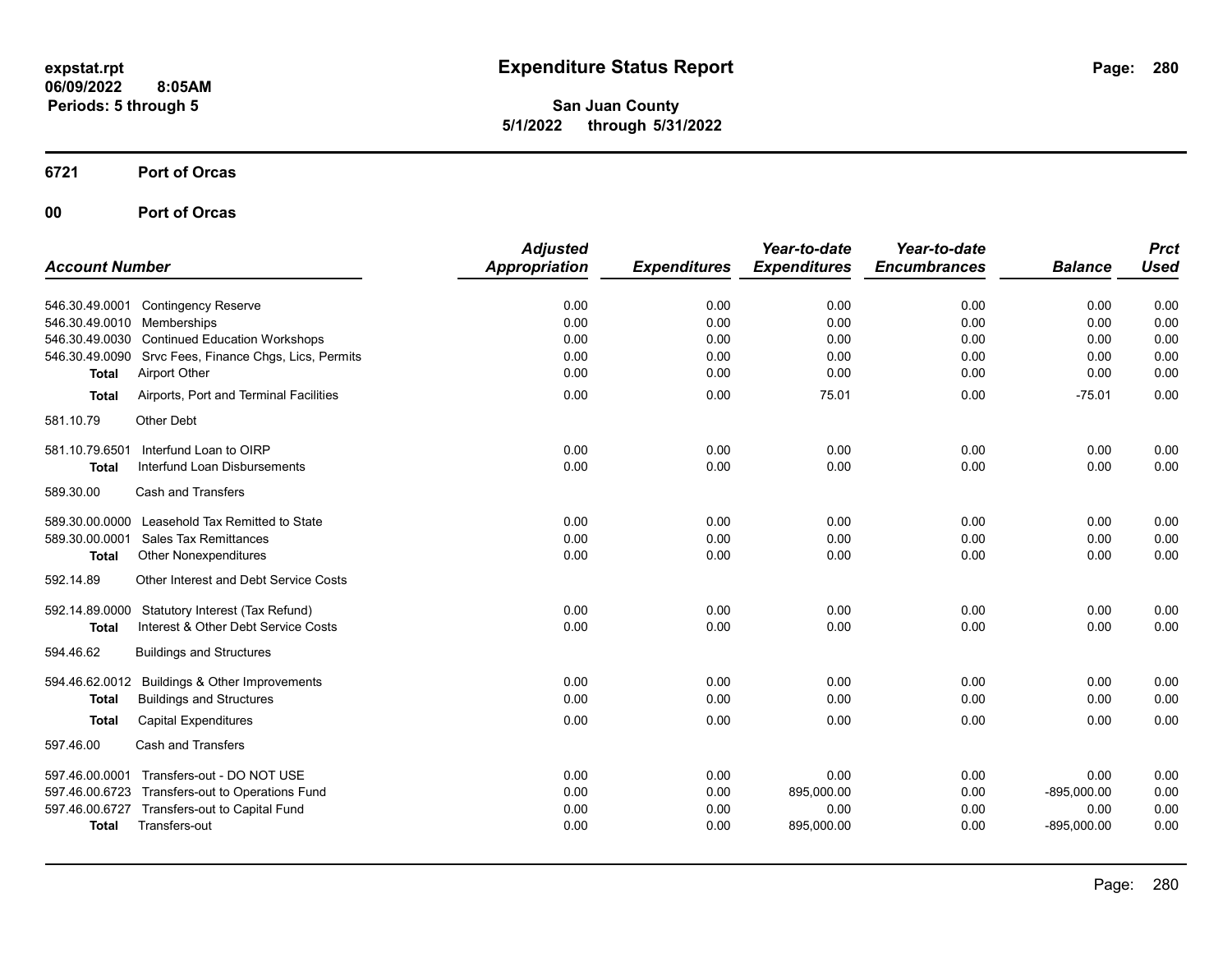| expstat.rpt<br>06/09/2022<br>8:05AM<br>Periods: 5 through 5 |                      |                                  | <b>Expenditure Status Report</b>            |                                     |                                     |                |                     |
|-------------------------------------------------------------|----------------------|----------------------------------|---------------------------------------------|-------------------------------------|-------------------------------------|----------------|---------------------|
|                                                             |                      | 5/1/2022                         | <b>San Juan County</b><br>through 5/31/2022 |                                     |                                     |                |                     |
| 6721                                                        | <b>Port of Orcas</b> |                                  |                                             |                                     |                                     |                |                     |
| 00                                                          | <b>Port of Orcas</b> |                                  |                                             |                                     |                                     |                |                     |
| <b>Account Number</b>                                       |                      | <b>Adjusted</b><br>Appropriation | <b>Expenditures</b>                         | Year-to-date<br><b>Expenditures</b> | Year-to-date<br><b>Encumbrances</b> | <b>Balance</b> | <b>Prct</b><br>Used |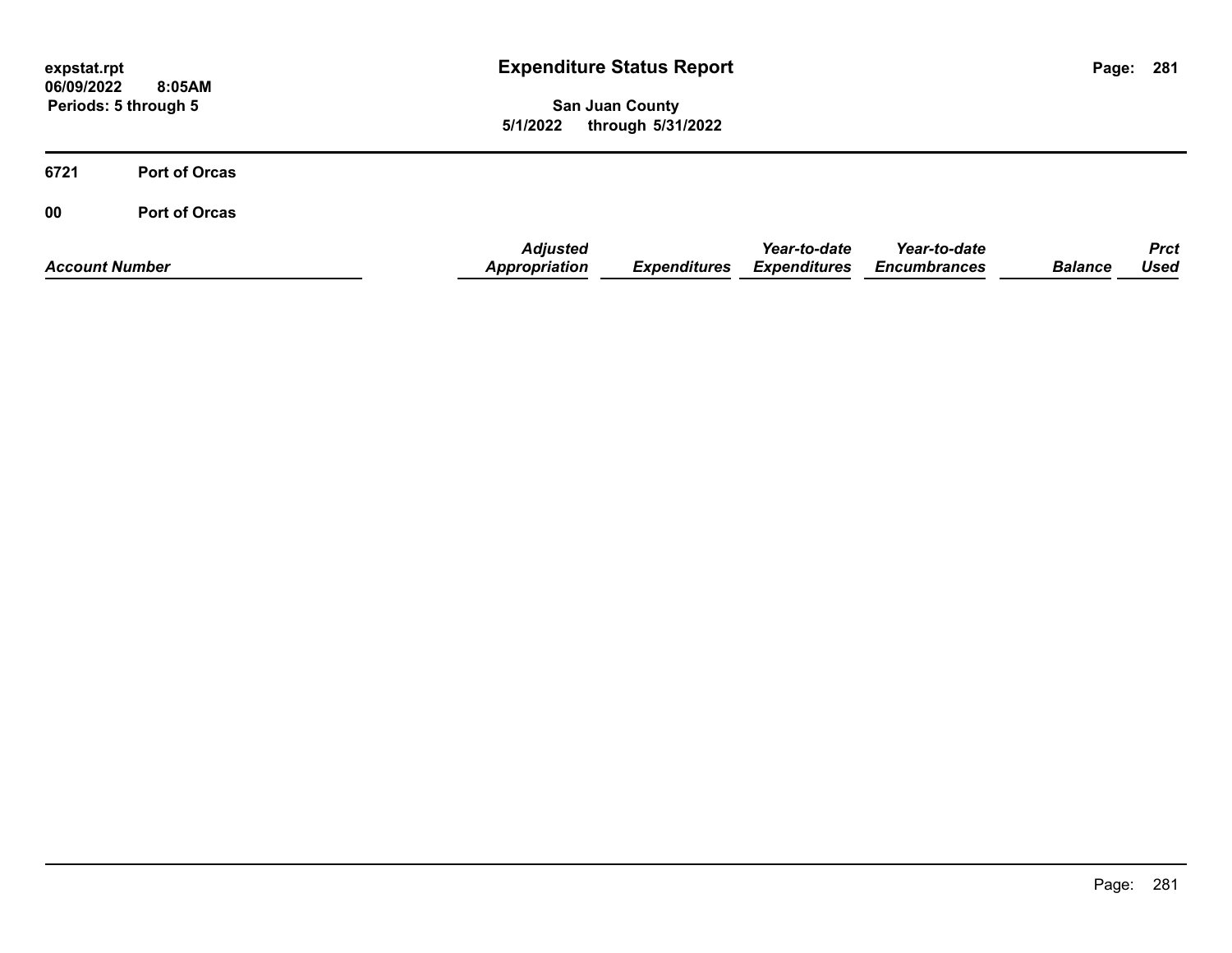| expstat.rpt                                  |                      | <b>Expenditure Status Report</b>                        | Page:      | 282  |             |        |
|----------------------------------------------|----------------------|---------------------------------------------------------|------------|------|-------------|--------|
| 06/09/2022<br>8:05AM<br>Periods: 5 through 5 |                      | <b>San Juan County</b><br>through 5/31/2022<br>5/1/2022 |            |      |             |        |
| 6721                                         | <b>Port of Orcas</b> |                                                         |            |      |             |        |
| <b>Total</b>                                 | Port of Orcas        | 0.00<br>257,690.00                                      | 895,075.01 | 0.00 | -637,385.01 | 347.35 |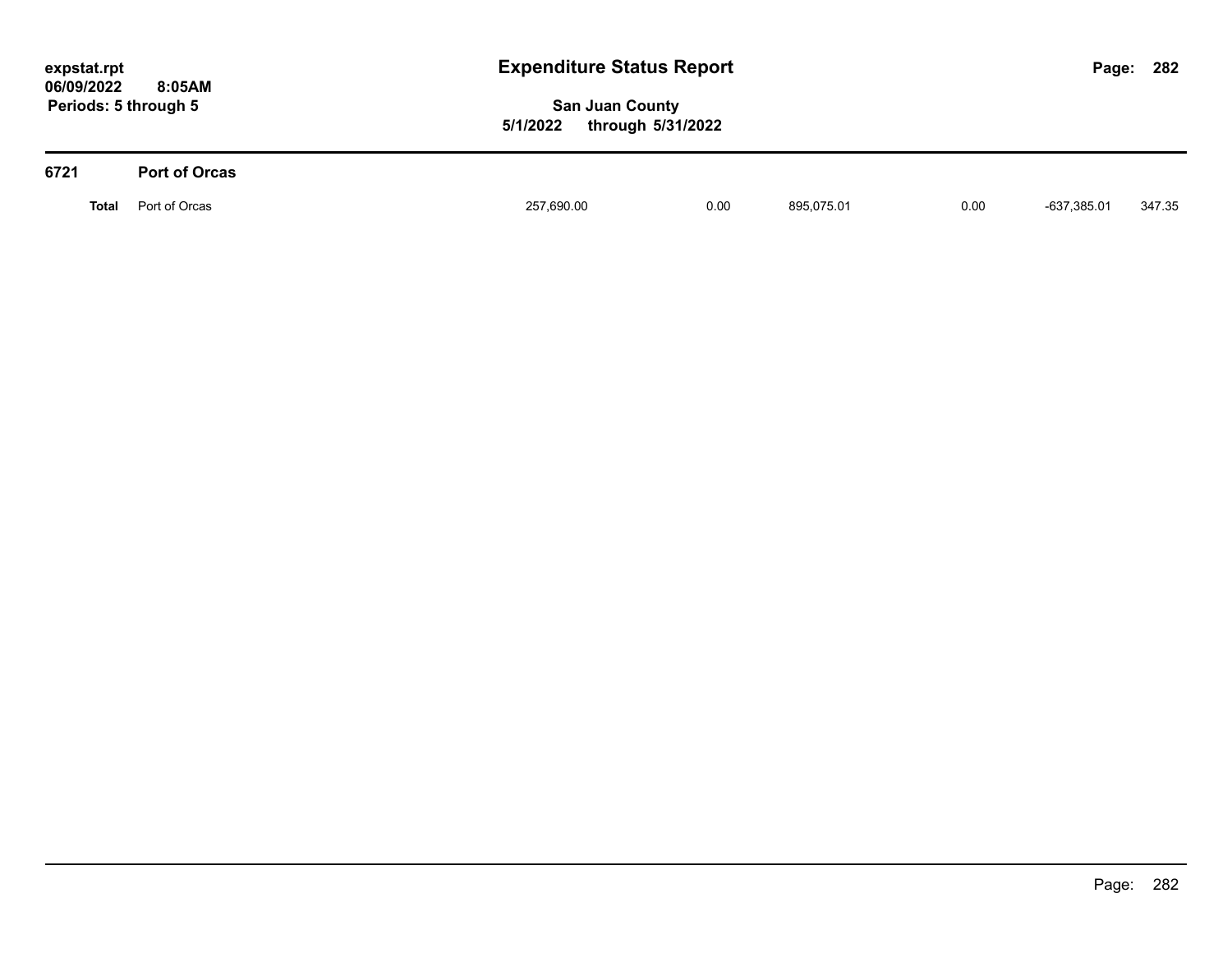# **6727 Port of Orcas Capital Projects**

### **00 Port of Orcas Capital Projects**

|                       |                                        | <b>Adjusted</b>      |                     | Year-to-date        | Year-to-date        |                | <b>Prct</b> |
|-----------------------|----------------------------------------|----------------------|---------------------|---------------------|---------------------|----------------|-------------|
| <b>Account Number</b> |                                        | <b>Appropriation</b> | <b>Expenditures</b> | <b>Expenditures</b> | <b>Encumbrances</b> | <b>Balance</b> | <b>Used</b> |
| 508.31.00             | <b>Cash and Transfers</b>              |                      |                     |                     |                     |                |             |
| 508.31.00.0000        | <b>Ending Net Cash and Investments</b> | 0.00                 | 0.00                | 0.00                | 0.00                | 0.00           | 0.00        |
| <b>Total</b>          | <b>Ending Net Cash and Investments</b> | 0.00                 | 0.00                | 0.00                | 0.00                | 0.00           | 0.00        |
| 592.14.89             | Other Interest and Debt Service Costs  |                      |                     |                     |                     |                |             |
| 592.14.89.0000        | Statutory Interest (Tax Refund)        | 0.00                 | 0.00                | 0.00                | 0.00                | 0.00           | 0.00        |
| <b>Total</b>          | Interest & Other Debt Service Costs    | 0.00                 | 0.00                | 0.00                | 0.00                | 0.00           | 0.00        |
| 594.46.60             | Capital Outlays                        |                      |                     |                     |                     |                |             |
| 594.46.60.0001        | <b>Capital Contingency Reserve</b>     | 0.00                 | 0.00                | 0.00                | 0.00                | 0.00           | 0.00        |
| <b>Total</b>          | Capital Outlays                        | 0.00                 | 0.00                | 0.00                | 0.00                | 0.00           | 0.00        |
| 594.46.61             | Land and Land Improvements             |                      |                     |                     |                     |                |             |
| 594.46.61.0001        | AIP/RW/Apron Improvements              | 400,000.00           | 11,500.56           | 127,354.43          | 0.00                | 272,645.57     | 31.84       |
| 594.46.61.0002        | Fence Upgrade                          | 0.00                 | 9,654.95            | 9,654.95            | 0.00                | $-9,654.95$    | 0.00        |
| 594.46.61.0050        | <b>Land Acquisition</b>                | 0.00                 | 17,580.75           | 17,580.75           | 0.00                | $-17,580.75$   | 0.00        |
| <b>Total</b>          | Land and Land Improvements             | 400,000.00           | 38,736.26           | 154,590.13          | 0.00                | 245,409.87     | 38.65       |
| 594.46.62             | <b>Buildings and Structures</b>        |                      |                     |                     |                     |                |             |
| 594.46.62.0001        | <b>Buildings and Structures</b>        | 0.00                 | 0.00                | 0.00                | 0.00                | 0.00           | 0.00        |
| 594.46.62.0003        | Tractor/Shed                           | 0.00                 | 0.00                | 0.00                | 0.00                | 0.00           | 0.00        |
| 594.46.62.0060        | FedEx Buildings / Install              | 0.00                 | 0.00                | 0.00                | 0.00                | 0.00           | 0.00        |
| <b>Total</b>          | <b>Buildings and Structures</b>        | 0.00                 | 0.00                | 0.00                | 0.00                | 0.00           | 0.00        |
| 594.46.63             | Other Improvements                     |                      |                     |                     |                     |                |             |
| 594.46.63.0001        | Auto Parking Area Reconstruction       | 0.00                 | 0.00                | 0.00                | 0.00                | 0.00           | 0.00        |
| <b>Total</b>          | Other Improvements                     | 0.00                 | 0.00                | 0.00                | 0.00                | 0.00           | 0.00        |
| 594.46.64             | Machinery and Equipment                |                      |                     |                     |                     |                |             |
| 594.46.64.0001        | Wx/Navigation Aids                     | 0.00                 | 0.00                | 0.00                | 0.00                | 0.00           | 0.00        |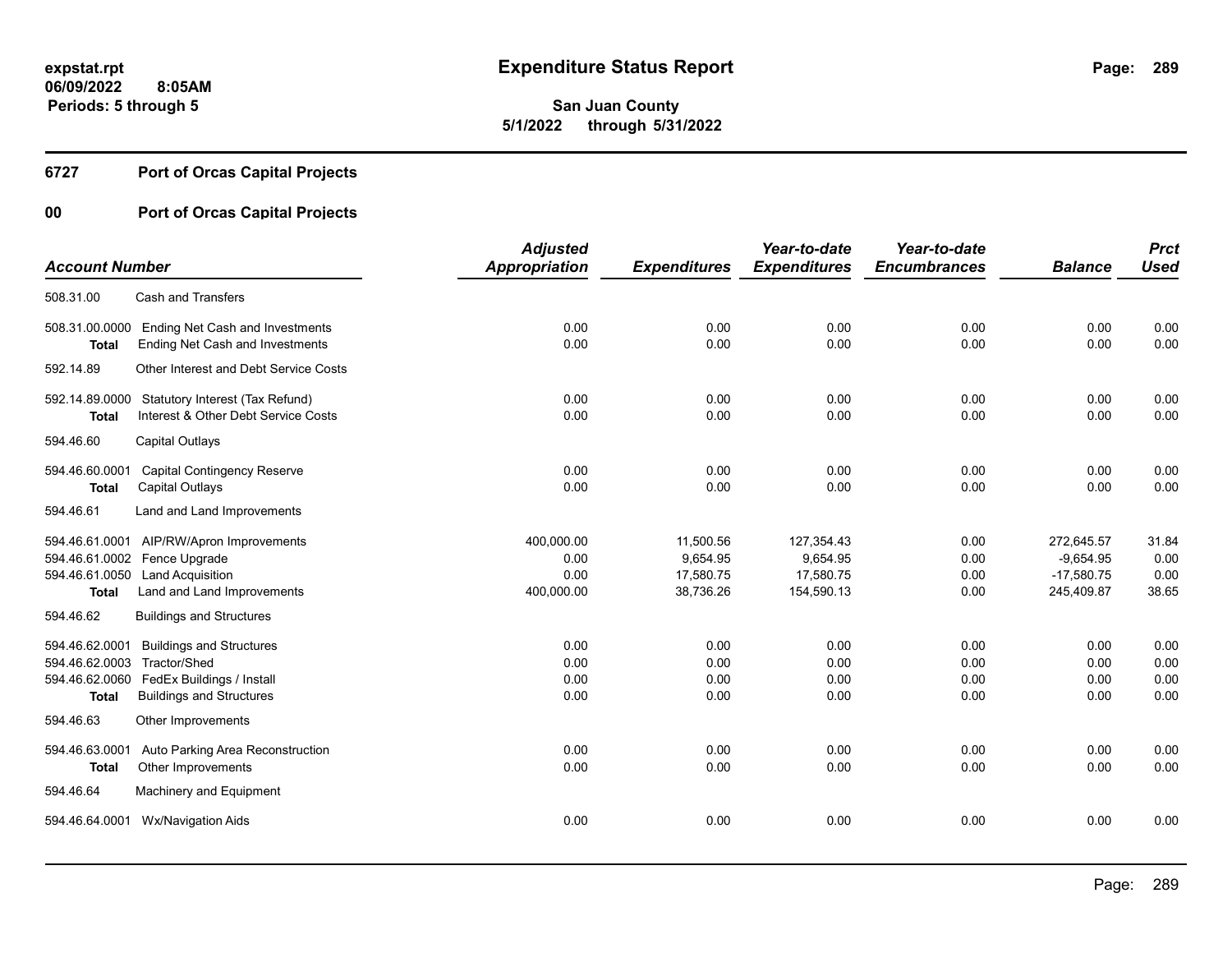# **6727 Port of Orcas Capital Projects**

# **00 Port of Orcas Capital Projects**

| <b>Account Number</b> |                                        | Adjusted<br><b>Appropriation</b> | <b>Expenditures</b> | Year-to-date<br><b>Expenditures</b> | Year-to-date<br><b>Encumbrances</b> | <b>Balance</b> | <b>Prct</b><br><b>Used</b> |
|-----------------------|----------------------------------------|----------------------------------|---------------------|-------------------------------------|-------------------------------------|----------------|----------------------------|
|                       | 594.46.64.0002 GPS Approach            | 0.00                             | 0.00                | 0.00                                | 0.00                                | 0.00           | 0.00                       |
|                       | 594.46.64.0003 Vehicle Purchase        | 0.00                             | 0.00                | 0.00                                | 0.00                                | 0.00           | 0.00                       |
|                       | 594.46.64.0004 Machinery and Equipment | 0.00                             | 0.00                | 0.00                                | 0.00                                | 0.00           | 0.00                       |
| Total                 | Machinery and Equipment                | 0.00                             | 0.00                | 0.00                                | 0.00                                | 0.00           | 0.00                       |
| Total                 | Capital Expenditures                   | 400.000.00                       | 38,736.26           | 154.590.13                          | 0.00                                | 245,409.87     | 38.65                      |
| 597.46.00             | Cash and Transfers                     |                                  |                     |                                     |                                     |                |                            |
| 597.46.00.6721        | Transfers-out to General Fund          | 0.00                             | 0.00                | 0.00                                | 0.00                                | 0.00           | 0.00                       |
| Total                 | Transfers-out                          | 0.00                             | 0.00                | 0.00                                | 0.00                                | 0.00           | 0.00                       |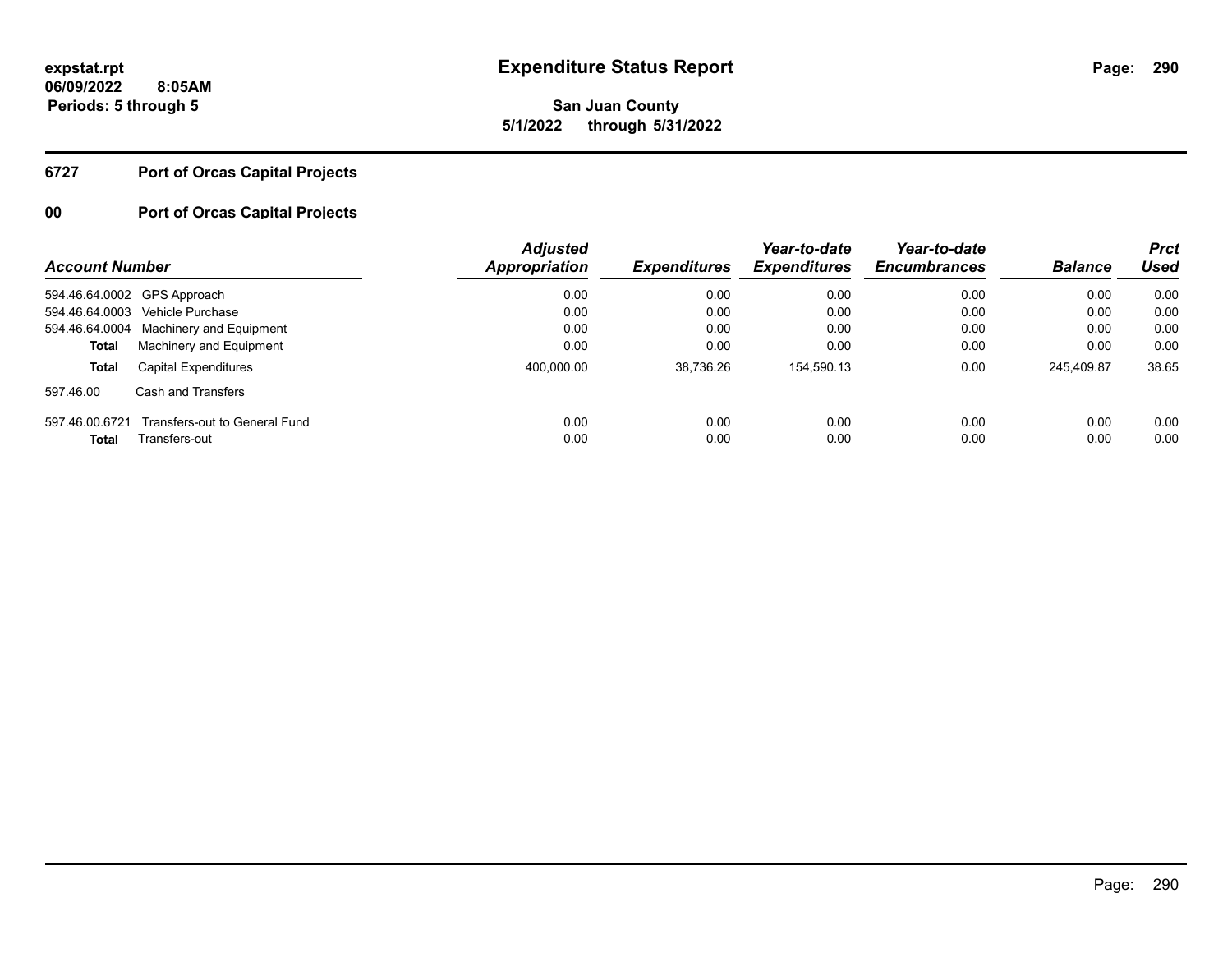| expstat.rpt          | <b>Expenditure Status Report</b> | 291<br>Page: |
|----------------------|----------------------------------|--------------|
| 8:05AM<br>06/09/2022 |                                  |              |
| Periods: 5 through 5 | <b>San Juan County</b>           |              |
|                      | through 5/31/2022<br>5/1/2022    |              |
|                      |                                  |              |
|                      |                                  |              |

| 6727 | <b>Port of Orcas Capital Projects</b>       |            |           |            |      |            |       |
|------|---------------------------------------------|------------|-----------|------------|------|------------|-------|
|      | <b>Total</b> Port of Orcas Capital Projects | 400,000.00 | 38.736.26 | 154.590.13 | 0.00 | 245.409.87 | 38.65 |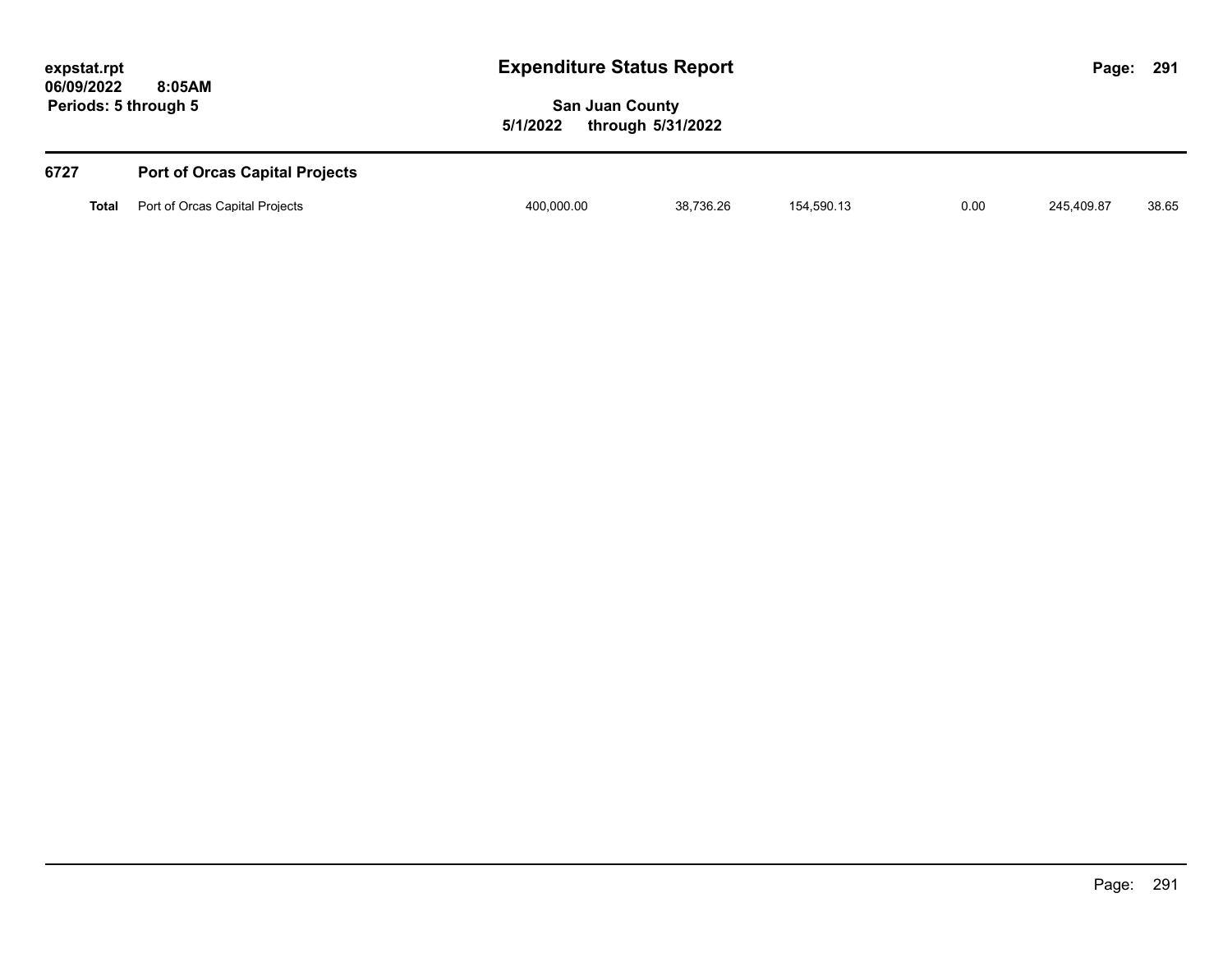# **6723 Port of Orcas - Airport Operations**

|                            |                                              | <b>Adjusted</b>      |                     | Year-to-date        | Year-to-date        |                | <b>Prct</b> |
|----------------------------|----------------------------------------------|----------------------|---------------------|---------------------|---------------------|----------------|-------------|
| <b>Account Number</b>      |                                              | <b>Appropriation</b> | <b>Expenditures</b> | <b>Expenditures</b> | <b>Encumbrances</b> | <b>Balance</b> | <b>Used</b> |
| 508.31.00                  | <b>Cash and Transfers</b>                    |                      |                     |                     |                     |                |             |
| 508.31.00.0000             | Ending Net Cash and Investments              | 0.00                 | 0.00                | 0.00                | 0.00                | 0.00           | 0.00        |
| <b>Total</b>               | <b>Ending Net Cash and Investments</b>       | 0.00                 | 0.00                | 0.00                | 0.00                | 0.00           | 0.00        |
| 546.10.10                  | Salaries and Wages                           |                      |                     |                     |                     |                |             |
| 546.10.10.2001             | Commissioners                                | 32,460.00            | 3,345.00            | 11,221.00           | 0.00                | 21,239.00      | 34.57       |
| 546.10.10.2002             | Airport Manager                              | 74,000.00            | 6,166.67            | 30,833.35           | 0.00                | 43,166.65      | 41.67       |
| 546.10.10.2003             | <b>Operations Assistant</b>                  | 41,184.00            | 3,151.72            | 16,978.53           | 0.00                | 24,205.47      | 41.23       |
| 546.10.10.2004             | Third Employee Pay                           | 8,700.00             | 413.25              | 2,878.25            | 0.00                | 5,821.75       | 33.08       |
| <b>Total</b>               | Salaries and Wages                           | 156,344.00           | 13,076.64           | 61,911.13           | 0.00                | 94,432.87      | 39.60       |
| 546.10.20                  | <b>Personnel Benefits</b>                    |                      |                     |                     |                     |                |             |
|                            | 546.10.20.0001 FICA & Medicare               | 9,300.00             | 1,056.79            | 5,018.37            | 0.00                | 4,281.63       | 53.96       |
|                            | 546.10.20.0002 Dept of Labor & Industries    | 6.700.00             | 408.99              | 2,169.82            | 0.00                | 4,530.18       | 32.39       |
|                            | 546.10.20.0003 Retirement/PERS               | 9,000.00             | 955.13              | 4,925.70            | 0.00                | 4,074.30       | 54.73       |
| 546.10.20.0004 PERS Adjust |                                              | 0.00                 | 0.00                | 0.00                | 0.00                | 0.00           | 0.00        |
|                            | 546.10.20.0005 Medical Stipend               | 7,600.00             | 737.47              | 3,687.35            | 0.00                | 3,912.65       | 48.52       |
| 546.10.20.0009             | Unemployment                                 | 210.00               | 0.00                | 0.00                | 0.00                | 210.00         | 0.00        |
|                            | 546.10.20.0012 PFML Premium Assessments      | 300.00               | 60.69               | 288.14              | 0.00                | 11.86          | 96.05       |
| <b>Total</b>               | <b>Personnel Benefits</b>                    | 33,110.00            | 3,219.07            | 16,089.38           | 0.00                | 17,020.62      | 48.59       |
| 546.10.31                  | Supplies                                     |                      |                     |                     |                     |                |             |
| 546.10.31.0000             | Indoor/Outdoor Furniture                     | 2,500.00             | 0.00                | 0.00                | 0.00                | 2,500.00       | 0.00        |
| 546.10.31.0001             | Signs/Fee Boxes Supplies                     | 2,000.00             | 0.00                | 1,500.66            | 0.00                | 499.34         | 75.03       |
|                            | 546.10.31.0002 Office Supplies               | 4,000.00             | 1,207.63            | 2,711.34            | 0.00                | 1,288.66       | 67.78       |
|                            | 546.10.31.0003 Printing and Copying Supplies | 500.00               | 0.00                | 0.00                | 0.00                | 500.00         | 0.00        |
| 546.10.31.0004             | Janitorial Supplies                          | 800.00               | 37.13               | 151.58              | 0.00                | 648.42         | 18.95       |
| 546.10.31.0005             | <b>Meeting Supplies</b>                      | 250.00               | 0.00                | 0.00                | 0.00                | 250.00         | 0.00        |
|                            | 546.10.31.0006 Fuel Station Supplies         | 1,500.00             | 0.00                | 93.14               | 0.00                | 1,406.86       | 6.21        |
| Total                      | Supplies                                     | 11,550.00            | 1,244.76            | 4,456.72            | 0.00                | 7,093.28       | 38.59       |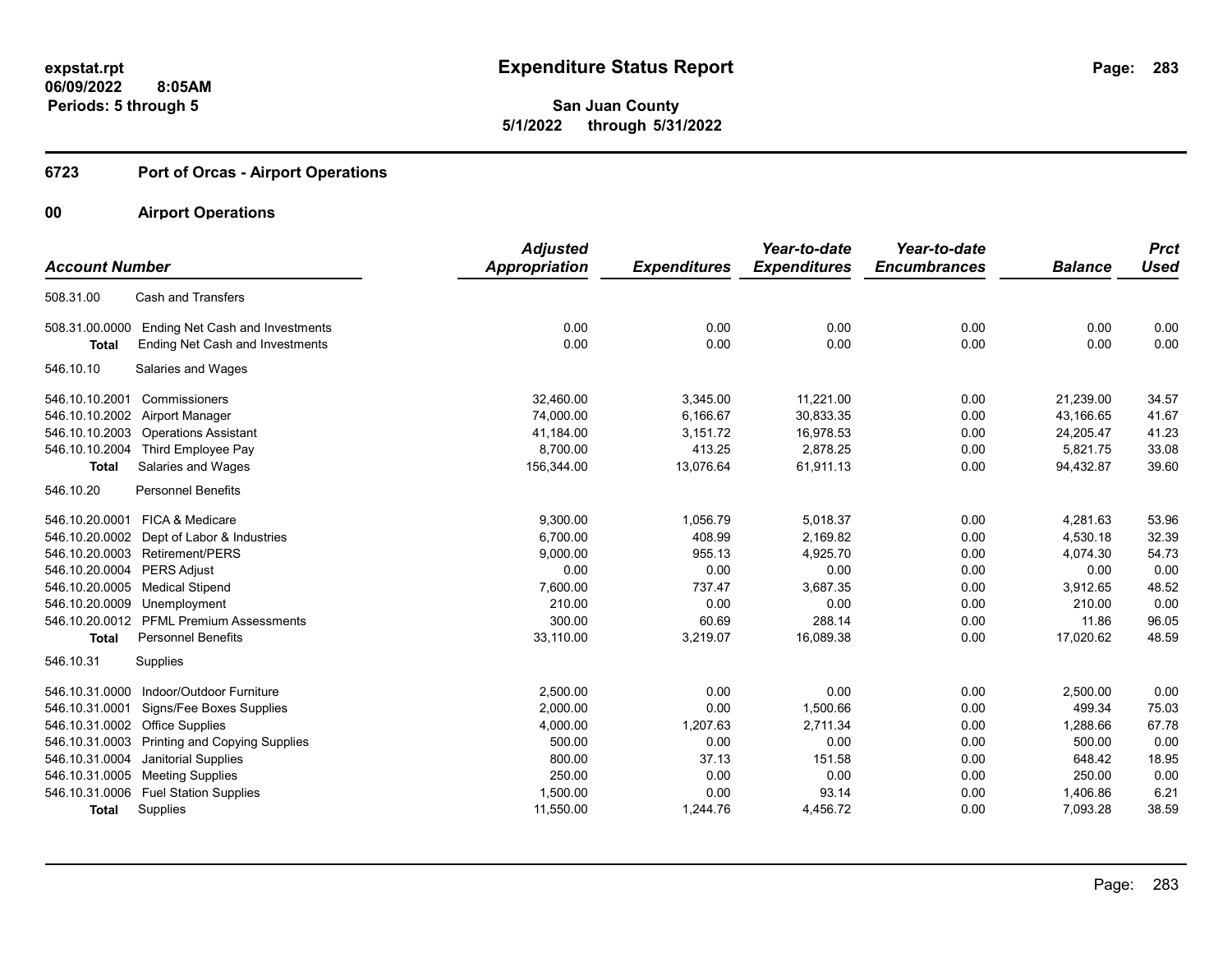# **6723 Port of Orcas - Airport Operations**

|                               |                                                  | <b>Adjusted</b>      |                     | Year-to-date        | Year-to-date        |                | <b>Prct</b> |
|-------------------------------|--------------------------------------------------|----------------------|---------------------|---------------------|---------------------|----------------|-------------|
| <b>Account Number</b>         |                                                  | <b>Appropriation</b> | <b>Expenditures</b> | <b>Expenditures</b> | <b>Encumbrances</b> | <b>Balance</b> | <b>Used</b> |
| 546.10.32                     | Fuel consumed                                    |                      |                     |                     |                     |                |             |
|                               | 546.10.32.0000 Fuel - Island Maintenance & Other | 0.00                 | 0.00                | 0.00                | 0.00                | 0.00           | 0.00        |
|                               | 546.10.32.0001 Fuel/Petrol Products              | 3,000.00             | 111.52              | 1,998.39            | 0.00                | 1,001.61       | 66.61       |
| 546.10.32.0002 Aviation Fuel  |                                                  | 100,000.00           | 0.00                | 40,448.70           | 0.00                | 59,551.30      | 40.45       |
| <b>Total</b>                  | Fuel consumed                                    | 103,000.00           | 111.52              | 42,447.09           | 0.00                | 60,552.91      | 41.21       |
| 546.10.41                     | <b>Professional Services</b>                     |                      |                     |                     |                     |                |             |
| 546.10.41.0001 SJC Auditor    |                                                  | 2,200.00             | 0.00                | 626.69              | 0.00                | 1,573.31       | 28.49       |
| 546.10.41.0002 State Auditor  |                                                  | 0.00                 | 0.00                | 10,610.13           | 0.00                | $-10,610.13$   | 0.00        |
| 546.10.41.0003 Security       |                                                  | 350.00               | 0.00                | 168.94              | 0.00                | 181.06         | 48.27       |
|                               | 546.10.41.0004 Website Development & Maintenance | 0.00                 | 0.00                | 0.00                | 0.00                | 0.00           | 0.00        |
| 546.10.41.0005 Legal Services |                                                  | 13,000.00            | 1,020.00            | 3,894.00            | 0.00                | 9,106.00       | 29.95       |
|                               | 546.10.41.0006 Professional Services             | 25,000.00            | $-11,500.56$        | 2,063.49            | 0.00                | 22,936.51      | 8.25        |
| 546.10.41.0007                | <b>Wildlife Control</b>                          | 0.00                 | 0.00                | 0.00                | 0.00                | 0.00           | 0.00        |
|                               | 546.10.41.0008 Promotional Hosting               | 100.00               | 0.00                | 0.00                | 0.00                | 100.00         | 0.00        |
|                               | 546.10.41.0009 Economic Development Programs     | 2,500.00             | 0.00                | 0.00                | 0.00                | 2,500.00       | 0.00        |
| 546.10.41.0044 Advertising    |                                                  | 3,000.00             | 518.00              | 518.00              | 0.00                | 2,482.00       | 17.27       |
| <b>Total</b>                  | <b>Professional Services</b>                     | 46,150.00            | $-9,962.56$         | 17,881.25           | 0.00                | 28,268.75      | 38.75       |
| 546.10.42                     | Communication                                    |                      |                     |                     |                     |                |             |
| 546.10.42.0010 Postage        |                                                  | 400.00               | 4.33                | 34.49               | 0.00                | 365.51         | 8.62        |
| 546.10.42.0020                | Telephone                                        | 4,000.00             | 0.00                | 984.01              | 0.00                | 3,015.99       | 24.60       |
| 546.10.42.0030                | Internet                                         | 1,400.00             | 129.95              | 644.75              | 0.00                | 755.25         | 46.05       |
| <b>Total</b>                  | Communication                                    | 5,800.00             | 134.28              | 1,663.25            | 0.00                | 4,136.75       | 28.68       |
| 546.10.44                     | Taxes and Operating Assessments                  |                      |                     |                     |                     |                |             |
| 546.10.44.0001                | Storm Water Utility Tax                          | 850.00               | 0.00                | 0.00                | 0.00                | 850.00         | 0.00        |
| <b>Total</b>                  | Taxes and Operating Assessments                  | 850.00               | 0.00                | 0.00                | 0.00                | 850.00         | 0.00        |
| 546.10.46                     | Insurance Premiums and Recoveries                |                      |                     |                     |                     |                |             |
|                               | 546.10.46.0003 Bonding/Fire/Liability Insurance  | 16,408.00            | 0.00                | 693.00              | 0.00                | 15,715.00      | 4.22        |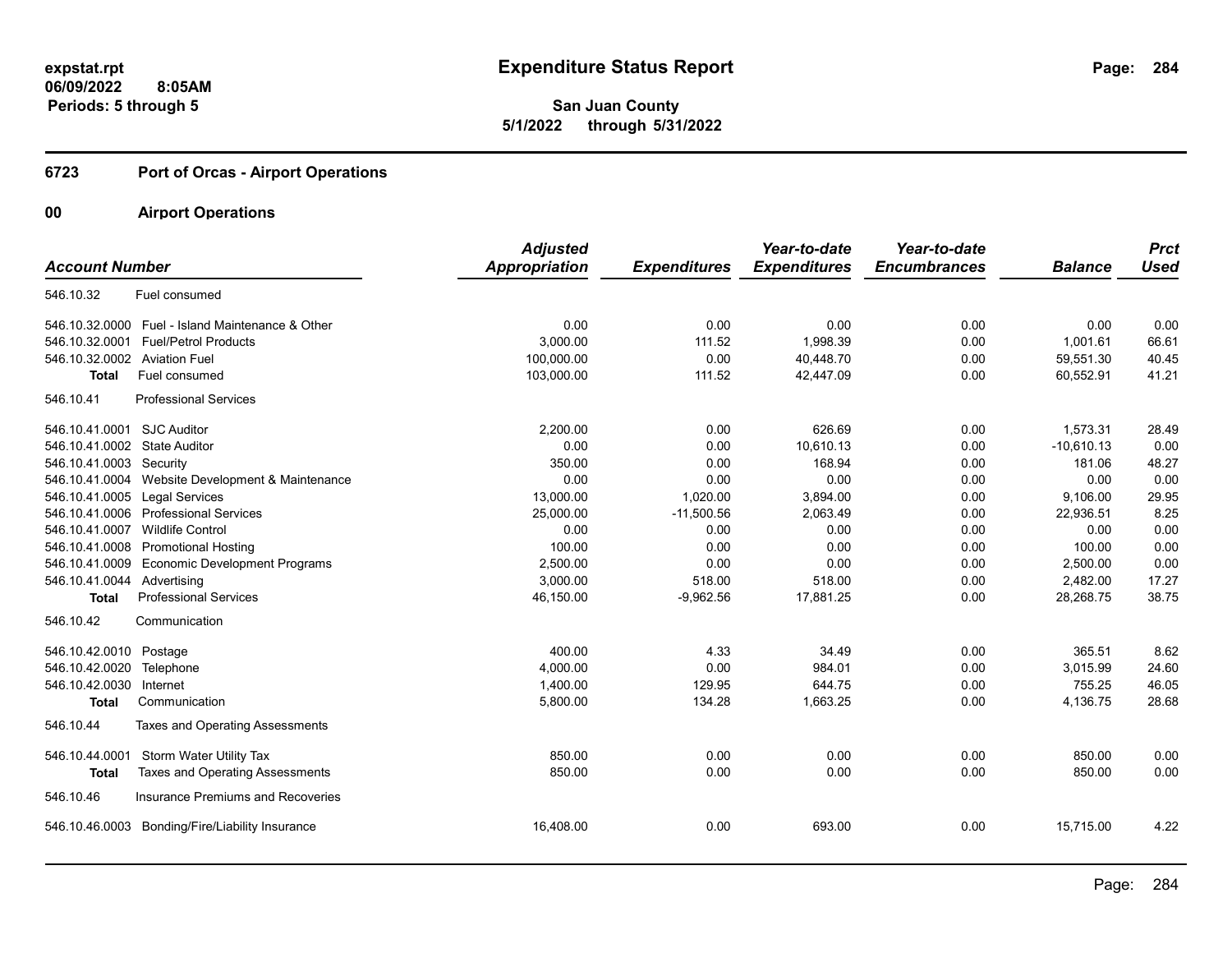# **6723 Port of Orcas - Airport Operations**

| <b>Account Number</b>      |                                                    | <b>Adjusted</b><br><b>Appropriation</b> | <b>Expenditures</b> | Year-to-date<br><b>Expenditures</b> | Year-to-date<br><b>Encumbrances</b> | <b>Balance</b> | <b>Prct</b><br><b>Used</b> |
|----------------------------|----------------------------------------------------|-----------------------------------------|---------------------|-------------------------------------|-------------------------------------|----------------|----------------------------|
| <b>Total</b>               | Insurance Premiums and Recoveries                  | 16,408.00                               | 0.00                | 693.00                              | 0.00                                | 15,715.00      | 4.22                       |
| 546.10.47                  | <b>Utility Services</b>                            |                                         |                     |                                     |                                     |                |                            |
| 546.10.47.0001             | Water                                              | 2.600.00                                | 88.37               | 917.58                              | 0.00                                | 1,682.42       | 35.29                      |
| 546.10.47.0002 Electricity |                                                    | 14,000.00                               | 1,231.57            | 6,500.41                            | 0.00                                | 7,499.59       | 46.43                      |
| 546.10.47.0003 Sewer       |                                                    | 2,000.00                                | 215.28              | 819.64                              | 0.00                                | 1,180.36       | 40.98                      |
| 546.10.47.0004 Refuse      |                                                    | 3,000.00                                | 217.57              | 1,051.84                            | 0.00                                | 1,948.16       | 35.06                      |
| 546.10.47.0005 Sani cans   |                                                    | 3,200.00                                | 200.00              | 1,000.00                            | 0.00                                | 2,200.00       | 31.25                      |
| <b>Total</b>               | <b>Utility Services</b>                            | 24,800.00                               | 1,952.79            | 10,289.47                           | 0.00                                | 14,510.53      | 41.49                      |
| 546.10.49                  | Miscellaneous                                      |                                         |                     |                                     |                                     |                |                            |
|                            | 546.10.49.0085 NSF Check Fees                      | 0.00                                    | 0.00                | 0.00                                | 0.00                                | 0.00           | 0.00                       |
| <b>Total</b>               | Miscellaneous                                      | 0.00                                    | 0.00                | 0.00                                | 0.00                                | 0.00           | 0.00                       |
| <b>Total</b>               | Administration-General                             | 398,012.00                              | 9,776.50            | 155,431.29                          | 0.00                                | 242,580.71     | 39.05                      |
| 546.20.31                  | Supplies                                           |                                         |                     |                                     |                                     |                |                            |
|                            | 546.20.31.0006 Field Electrical Supplies           | 5,000.00                                | 9.09                | 9.09                                | 0.00                                | 4,990.91       | 0.18                       |
| 546.20.31.0007             | Vehicle Maintenance Supplies                       | 3,000.00                                | 0.00                | 264.90                              | 0.00                                | 2,735.10       | 8.83                       |
|                            | 546.20.31.0008 Runway/TW/Ramp Maintenance Supplies | 500.00                                  | 0.00                | 0.00                                | 0.00                                | 500.00         | 0.00                       |
|                            | 546.20.31.0009 Building Maintenance Supplies       | 5,000.00                                | 110.38              | 688.14                              | 0.00                                | 4,311.86       | 13.76                      |
|                            | 546.20.31.0010 Road Maintenance Supplies           | 3,000.00                                | 0.00                | 146.15                              | 0.00                                | 2,853.85       | 4.87                       |
| 546.20.31.0011             | <b>Fence Maintenance Supplies</b>                  | 1,500.00                                | 191.73              | 933.92                              | 0.00                                | 566.08         | 62.26                      |
| <b>Total</b>               | Supplies                                           | 18,000.00                               | 311.20              | 2,042.20                            | 0.00                                | 15,957.80      | 11.35                      |
| 546.20.35                  | Small Tools and Minor Equipment                    |                                         |                     |                                     |                                     |                |                            |
| 546.20.35.0001             | Small Tools & Equipment                            | 2,700.00                                | 0.00                | 0.00                                | 0.00                                | 2.700.00       | 0.00                       |
| <b>Total</b>               | Small Tools and Minor Equipment                    | 2,700.00                                | 0.00                | 0.00                                | 0.00                                | 2,700.00       | 0.00                       |
| 546.20.41                  | <b>Professional Services</b>                       |                                         |                     |                                     |                                     |                |                            |
| 546.20.41.0000             | <b>Professional Services</b>                       | 0.00                                    | 0.00                | 0.00                                | 0.00                                | 0.00           | 0.00                       |
| 546.20.41.0001             | Janitor                                            | 10,000.00                               | 891.16              | 3,564.62                            | 0.00                                | 6,435.38       | 35.65                      |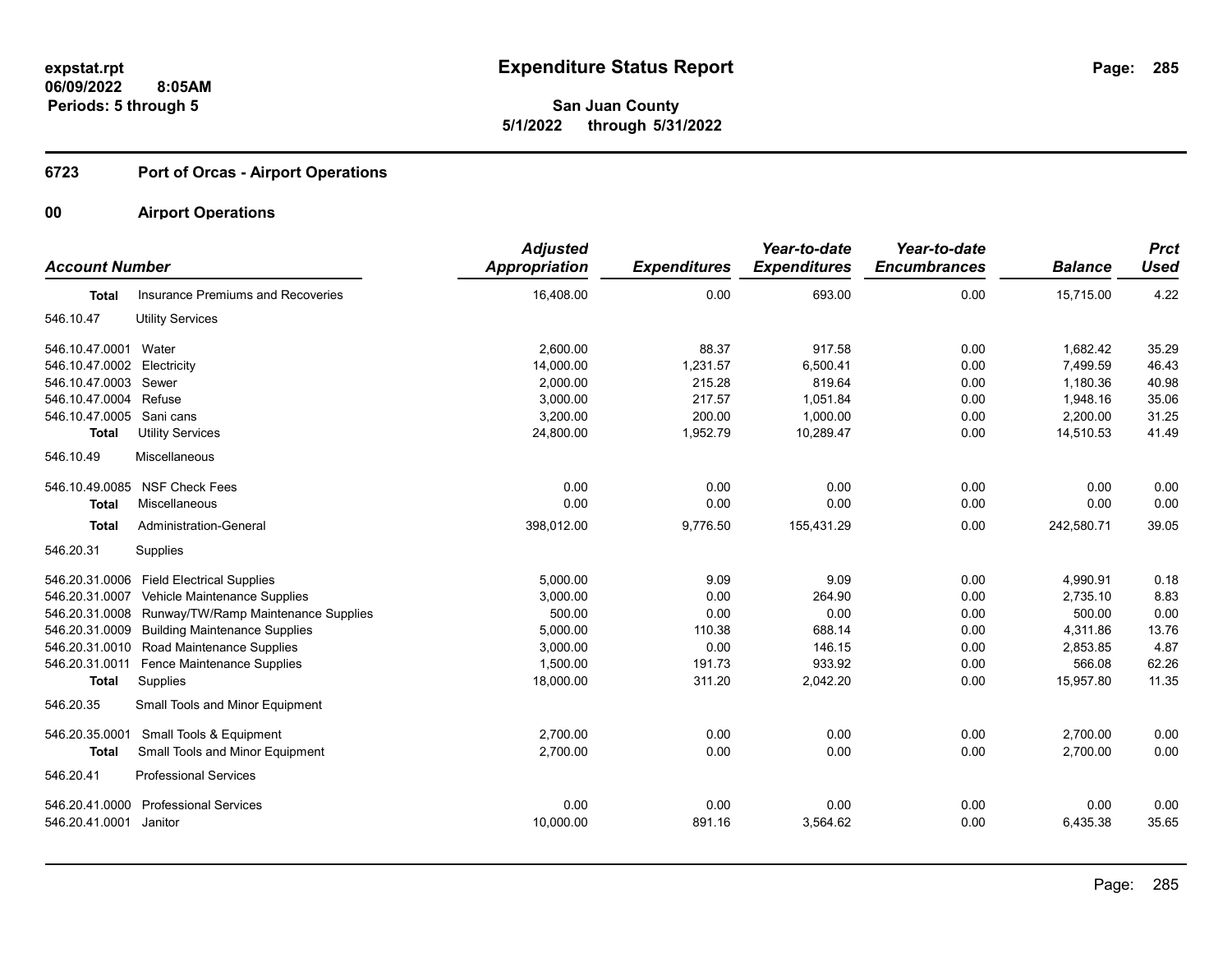# **6723 Port of Orcas - Airport Operations**

| <b>Account Number</b>                            |                                                                                           | <b>Adjusted</b><br><b>Appropriation</b> | <b>Expenditures</b>      | Year-to-date<br><b>Expenditures</b> | Year-to-date<br><b>Encumbrances</b> | <b>Balance</b>                | <b>Prct</b><br><b>Used</b> |
|--------------------------------------------------|-------------------------------------------------------------------------------------------|-----------------------------------------|--------------------------|-------------------------------------|-------------------------------------|-------------------------------|----------------------------|
| <b>Total</b>                                     | 546.20.41.0002 AWOS M & O Service<br><b>Professional Services</b>                         | 2,500.00<br>12,500.00                   | 0.00<br>891.16           | 180.00<br>3,744.62                  | 0.00<br>0.00                        | 2,320.00<br>8,755.38          | 7.20<br>29.96              |
| 546.20.48                                        | Repairs and Maintenance                                                                   |                                         |                          |                                     |                                     |                               |                            |
| 546.20.48.0006<br>546.20.48.0007                 | Landscaping<br>Mowing & Snow                                                              | 3,000.00<br>3,000.00                    | 222.79<br>0.00           | 929.53<br>4,140.05                  | 0.00<br>0.00                        | 2,070.47<br>$-1,140.05$       | 30.98<br>138.00            |
| 546.20.48.0008<br><b>Total</b>                   | Ditch/Tree Clearing<br>Repairs and Maintenance                                            | 20,000.00<br>26,000.00                  | 0.00<br>222.79           | 810.00<br>5,879.58                  | 0.00<br>0.00                        | 19,190.00<br>20,120.42        | 4.05<br>22.61              |
| <b>Total</b>                                     | Adm-Planning/Conservation/Research/Dev                                                    | 59,200.00                               | 1,425.15                 | 11,666.40                           | 0.00                                | 47,533.60                     | 19.71                      |
| 546.30.34                                        | *** Title Not Found ***                                                                   |                                         |                          |                                     |                                     |                               |                            |
| 546.30.34.0001<br>546.30.34.0002<br><b>Total</b> | Pop for Resale<br>Airplane Oil for Resale<br>*** Title Not Found ***                      | 700.00<br>500.00<br>1,200.00            | 149.58<br>0.00<br>149.58 | 415.50<br>0.00<br>415.50            | 0.00<br>0.00<br>0.00                | 284.50<br>500.00<br>784.50    | 59.36<br>0.00<br>34.63     |
| 546.30.41                                        | <b>Professional Services</b>                                                              |                                         |                          |                                     |                                     |                               |                            |
| 546.30.41.0149<br><b>Total</b><br>546.30.43      | <b>Election Services</b><br><b>Professional Services</b><br>Travel                        | 0.00<br>0.00                            | 0.00<br>0.00             | 0.00<br>0.00                        | 0.00<br>0.00                        | 0.00<br>0.00                  | 0.00<br>0.00               |
| 546.30.43.0001<br><b>Total</b><br>546.30.44      | Travel<br>Travel<br><b>Taxes and Operating Assessments</b>                                | 6.000.00<br>6,000.00                    | 481.44<br>481.44         | 581.12<br>581.12                    | 0.00<br>0.00                        | 5,418.88<br>5,418.88          | 9.69<br>9.69               |
| 546.30.44.0002<br><b>Total</b>                   | <b>Business &amp; Occupation Taxes</b><br>Taxes and Operating Assessments                 | 4,000.00<br>4,000.00                    | 0.00<br>0.00             | 1.674.68<br>1,674.68                | 0.00<br>0.00                        | 2,325.32<br>2,325.32          | 41.87<br>41.87             |
| 546.30.49                                        | Miscellaneous                                                                             |                                         |                          |                                     |                                     |                               |                            |
| 546.30.49.0001<br>546.30.49.0010                 | <b>Contingency Reserve</b><br>Memberships<br>546.30.49.0030 Continued Education Workshops | 0.00<br>1,700.00<br>5,000.00            | 0.00<br>0.00<br>0.00     | 0.00<br>1,922.88<br>1,700.02        | 0.00<br>0.00<br>0.00                | 0.00<br>$-222.88$<br>3,299.98 | 0.00<br>113.11<br>34.00    |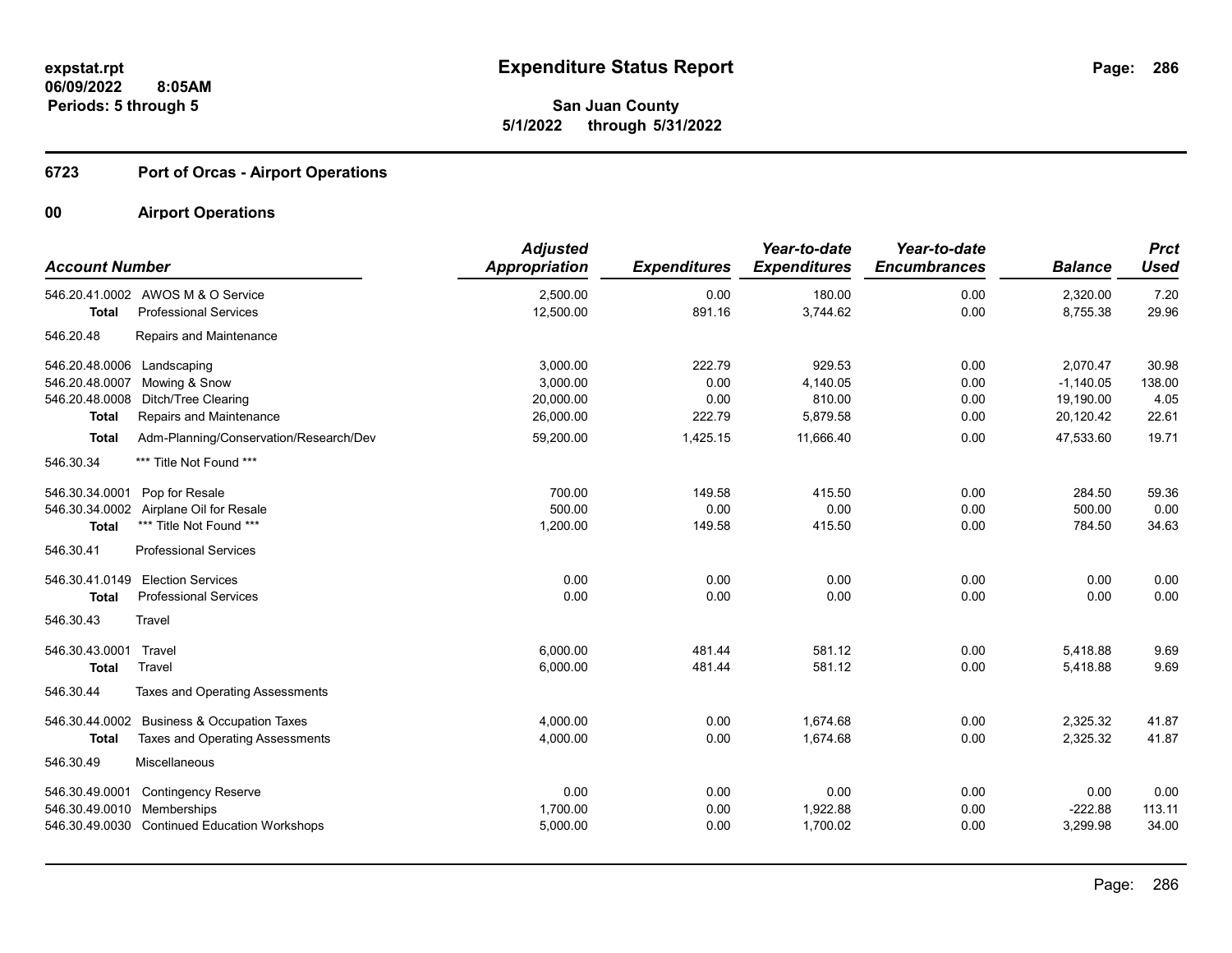# **6723 Port of Orcas - Airport Operations**

| <b>Account Number</b>          |                                                         | <b>Adjusted</b><br><b>Appropriation</b> | <b>Expenditures</b> | Year-to-date<br><b>Expenditures</b> | Year-to-date<br><b>Encumbrances</b> | <b>Balance</b>     | <b>Prct</b><br>Used |
|--------------------------------|---------------------------------------------------------|-----------------------------------------|---------------------|-------------------------------------|-------------------------------------|--------------------|---------------------|
| 546.30.49.0090<br><b>Total</b> | Srvc Fees, Finance Chgs, Lics, Permits<br>Miscellaneous | 200.00<br>6,900.00                      | 0.00<br>0.00        | 0.00<br>3,622.90                    | 0.00<br>0.00                        | 200.00<br>3,277.10 | 0.00<br>52.51       |
| <b>Total</b>                   | *** Title Not Found ***                                 | 18,100.00                               | 631.02              | 6,294.20                            | 0.00                                | 11,805.80          | 34.77               |
| <b>Total</b>                   | Airports, Port and Terminal Facilities                  | 475,312.00                              | 11,832.67           | 173,391.89                          | 0.00                                | 301,920.11         | 36.48               |
| 581.10.79                      | Other Debt                                              |                                         |                     |                                     |                                     |                    |                     |
| 581.10.79.6501                 | Other Debt                                              | 0.00                                    | 0.00                | 0.00                                | 0.00                                | 0.00               | 0.00                |
| <b>Total</b>                   | Interfund Loan Disbursements                            | 0.00                                    | 0.00                | 0.00                                | 0.00                                | 0.00               | 0.00                |
| 589.30.00                      | Cash and Transfers                                      |                                         |                     |                                     |                                     |                    |                     |
| 589.30.00.0000                 | Leasehold Tax Remitted to State                         | 12,000.00                               | 0.00                | 4,250.07                            | 0.00                                | 7,749.93           | 35.42               |
| 589.30.00.0001                 | <b>Sales Tax Remittances</b>                            | 0.00                                    | 0.00                | 0.00                                | 0.00                                | 0.00               | 0.00                |
| <b>Total</b>                   | <b>Other Nonexpenditures</b>                            | 12,000.00                               | 0.00                | 4,250.07                            | 0.00                                | 7,749.93           | 35.42               |
| 594.46.62                      | <b>Buildings and Structures</b>                         |                                         |                     |                                     |                                     |                    |                     |
| 594.46.62.0012                 | Buildings & Other Improvements                          | 20.000.00                               | 0.00                | 0.00                                | 0.00                                | 20.000.00          | 0.00                |
| <b>Total</b>                   | <b>Buildings and Structures</b>                         | 20,000.00                               | 0.00                | 0.00                                | 0.00                                | 20,000.00          | 0.00                |
| <b>Total</b>                   | <b>Capital Expenditures</b>                             | 20,000.00                               | 0.00                | 0.00                                | 0.00                                | 20,000.00          | 0.00                |
| 597.46.00                      | Cash and Transfers                                      |                                         |                     |                                     |                                     |                    |                     |
| 597.46.00.6721                 | Transfers-out to General fund                           | 0.00                                    | 0.00                | 0.00                                | 0.00                                | 0.00               | 0.00                |
| 597.46.00.6727                 | Transfers-out to Capital Fund                           | 95,092.00                               | 0.00                | 0.00                                | 0.00                                | 95,092.00          | 0.00                |
| <b>Total</b>                   | Transfers-out                                           | 95,092.00                               | 0.00                | 0.00                                | 0.00                                | 95,092.00          | 0.00                |